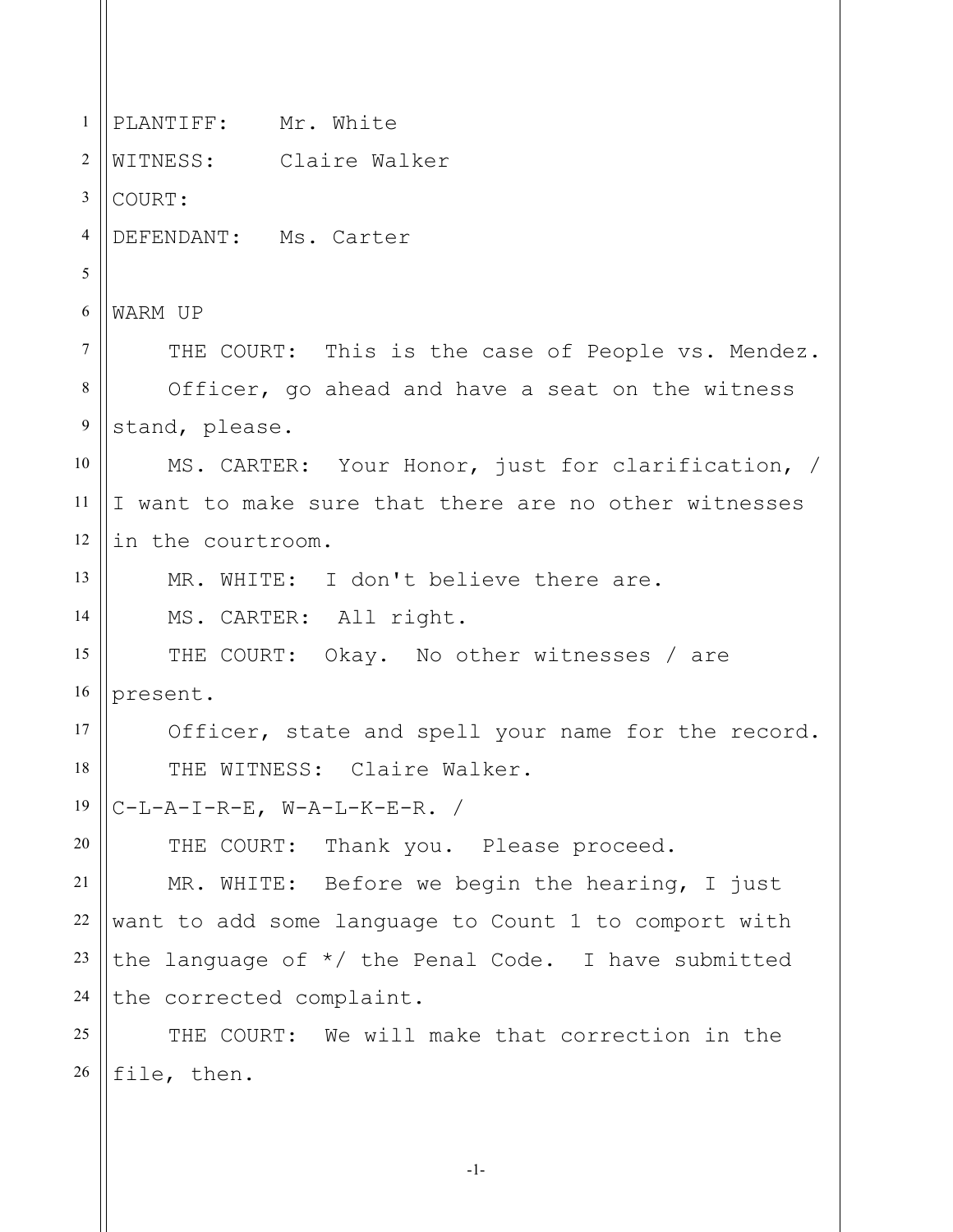| $\mathbf{1}$   | MR. WHITE: Thank you, your Honor.                     |
|----------------|-------------------------------------------------------|
| $\overline{2}$ | THE COURT: I have written / that in and I will        |
| $\mathfrak{Z}$ | sign it.                                              |
| 4              | MR. WHITE: Thank you, your Honor.                     |
| 5              | THE COURT: Counsel, waive arraignment on the          |
| 6              | amended complaint?                                    |
| $\overline{7}$ | MS. CARTER: Yes, your Honor. Enter plea of not /      |
| $\,8\,$        | guilty.                                               |
| 9              | THE COURT: Waive reading and advisement?              |
| 10             | MS. CARTER: Yes.                                      |
| 11             | THE COURT: Ready to proceed?                          |
| 12             | MS. CARTER: Yes. Thank you.                           |
| 13             | DIRECT EXAMINATION                                    |
| 14             | Q. BY MR. WHITE: Officer Walker, good morning.        |
| 15             | A. Good morning.                                      |
| 16             | Q. Can you tell the court where you / are             |
| 17             | employed, please.                                     |
| 18             | Yes, sir. I am employed as a police officer<br>Α.     |
| 19             | with the Tustin Police Department.                    |
| 20             | How long have you been a police officer $**/$<br>Q.   |
| 21             | with the department?                                  |
| 22             | Over seven years.<br>Α.                               |
| 23             | I would like to ask you about an investigation<br>Q.  |
| 24             | you were involved with on November 17, 2007, / around |
| 25             | 2:40 a.m. Did something catch your attention as you   |
| 26             | were on patrol that night?                            |
|                |                                                       |

-2-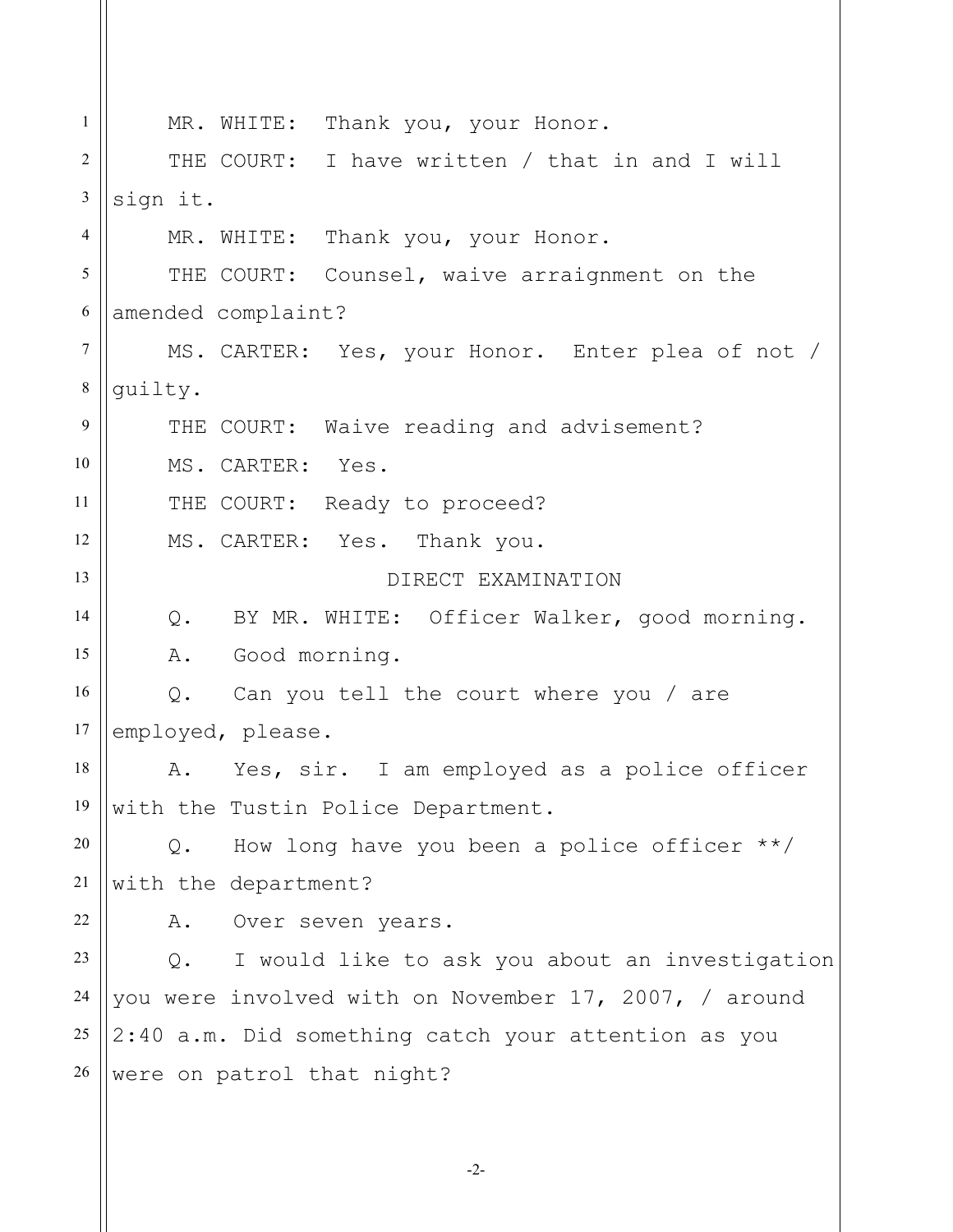| $\mathbf{1}$     | Yes.<br>Α.                                              |
|------------------|---------------------------------------------------------|
| $\sqrt{2}$       | Q. Describe what it was that you saw, / please.         |
| $\mathfrak{Z}$   | My partner and I were driving eastbound on<br>A.        |
| $\overline{4}$   | Maple in our patrol car when we saw another car driving |
| 5                | south on Jackson.                                       |
| 6                | The vehicle / began honking its horn at us. I saw       |
| $\boldsymbol{7}$ | the female driver point down the street on Maple where  |
| $\,8\,$          | I saw a male subject running south. */                  |
| $\overline{9}$   |                                                         |
| 10               | **END OF WARM UP**                                      |
| 11               |                                                         |
| 12               |                                                         |
| 13               |                                                         |
| 14               |                                                         |
| 15               |                                                         |
| 16               |                                                         |
| 17               |                                                         |
| 18               |                                                         |
| 19               |                                                         |
| $20\,$           |                                                         |
| 21               |                                                         |
| $22\,$           |                                                         |
| 23               |                                                         |
| 24               |                                                         |
| 25               |                                                         |
| 26               |                                                         |
|                  |                                                         |
|                  |                                                         |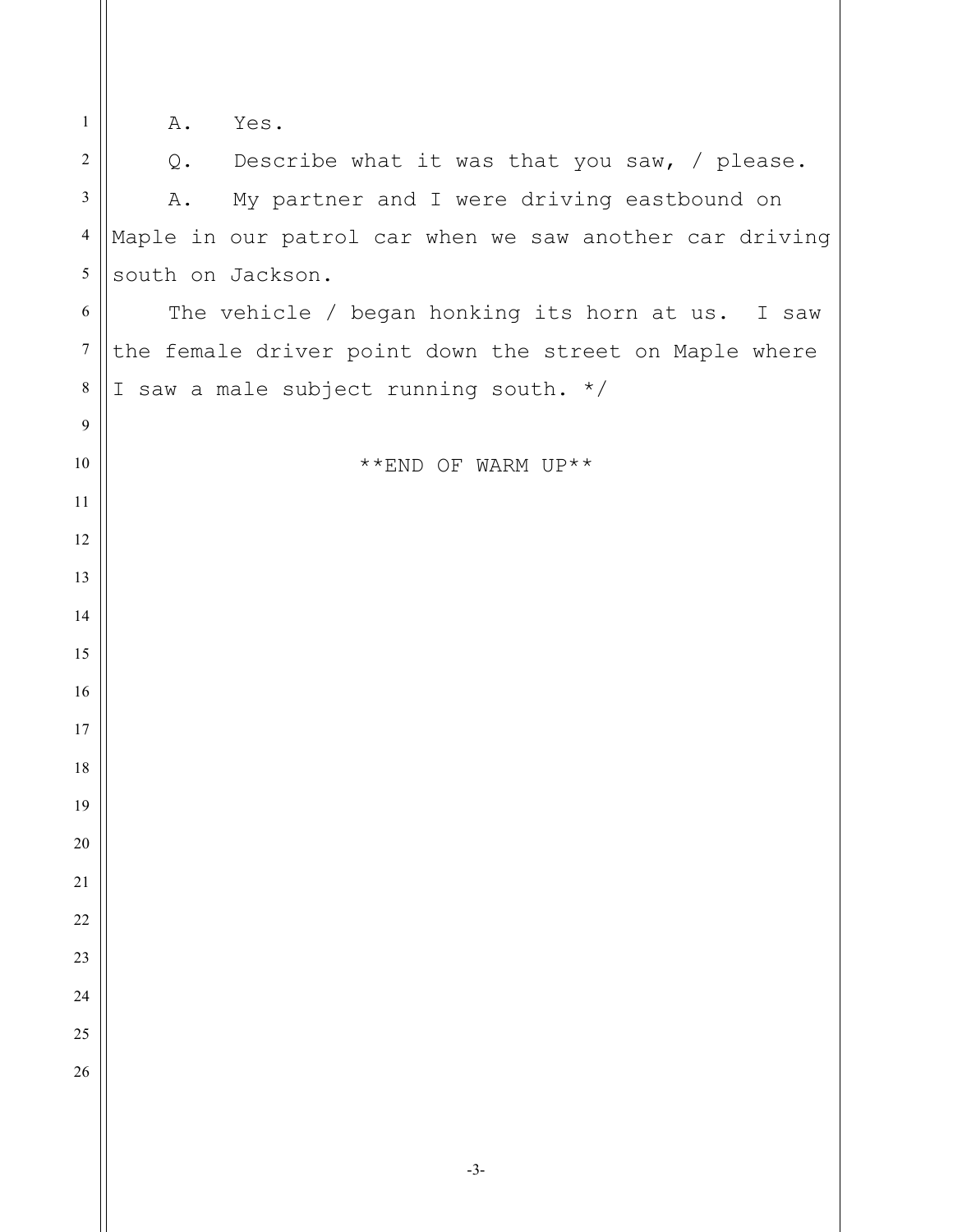1 2 3 4 5 6 7 8 9 10 11 12 13 14 15 16 17 18 19 20 21 22 23 24 25 26 EXAM Q. BY MR. WHITE: When you saw him running, did you take steps to see who that person was? A. Yes. Q. Did you ever have contact with that man? A. Yes, / I did. Q. Do you see that person as anyone that you recognize in the courtroom today? A. Yes. Q. Can you point out for the record where / that person is seated and what he is wearing, please. A. He is seated to my left wearing the jumpsuit. MR. WHITE: May the record reflect she has / identified the defendant, your Honor? THE COURT: The witness has identified the defendant, Mr. Mendez. Q. BY MR. WHITE: When you contacted the defendant, did the female who was in the \*/ car that you saw, did she come to your location after that? A. Yes, she did. Q. And did she tell you anything regarding the defendant that / you had contacted there? A. Yes. Q. What did she tell you? A. She told me that she was in her bedroom watching television when she heard her / window being

-4-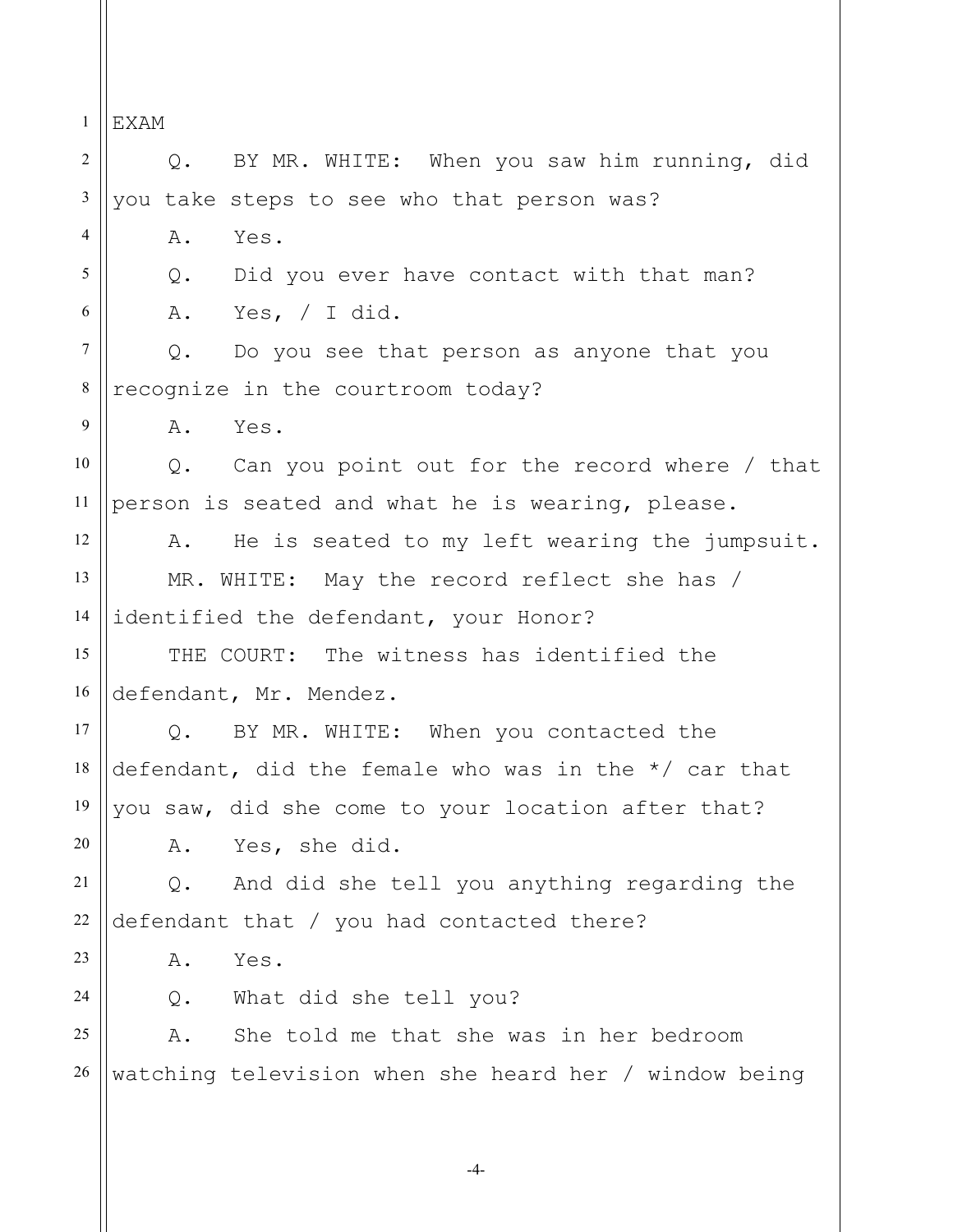1 2 3 slid open. She then saw Mr. Mendez stick his head through the window and look around. He then looked directly at her.

4 5 6 7 MS. CARTER: Your / Honor, I object to the characterization that the witness saw my client as lacks foundation and calls for speculation. Move to strike that portion of \*\*/ the answer.

THE COURT: Sustained.

9 10 11 Q. BY MR. WHITE: Did the witness identify the person that she told you had put his head inside the window of her bedroom?

A. Yes.

MS. CARTER: Same / objection, your Honor. THE COURT: Overruled.

15 16 17 Q. BY MR. WHITE: Did she identify the same person that you have already identified as the defendant?

A. Yes, she did.

19 20 Q. Where she saw the / man in her window, was it a house or apartment that she lived in?

21 22 A. It is a house. She was visiting there for the weekend. /

23

24

8

12

13

14

18

Q. Okay. Who was she visiting?

A. She was staying with her uncle.

25 26 Q. Did she say if the window was open or closed that evening?

-5-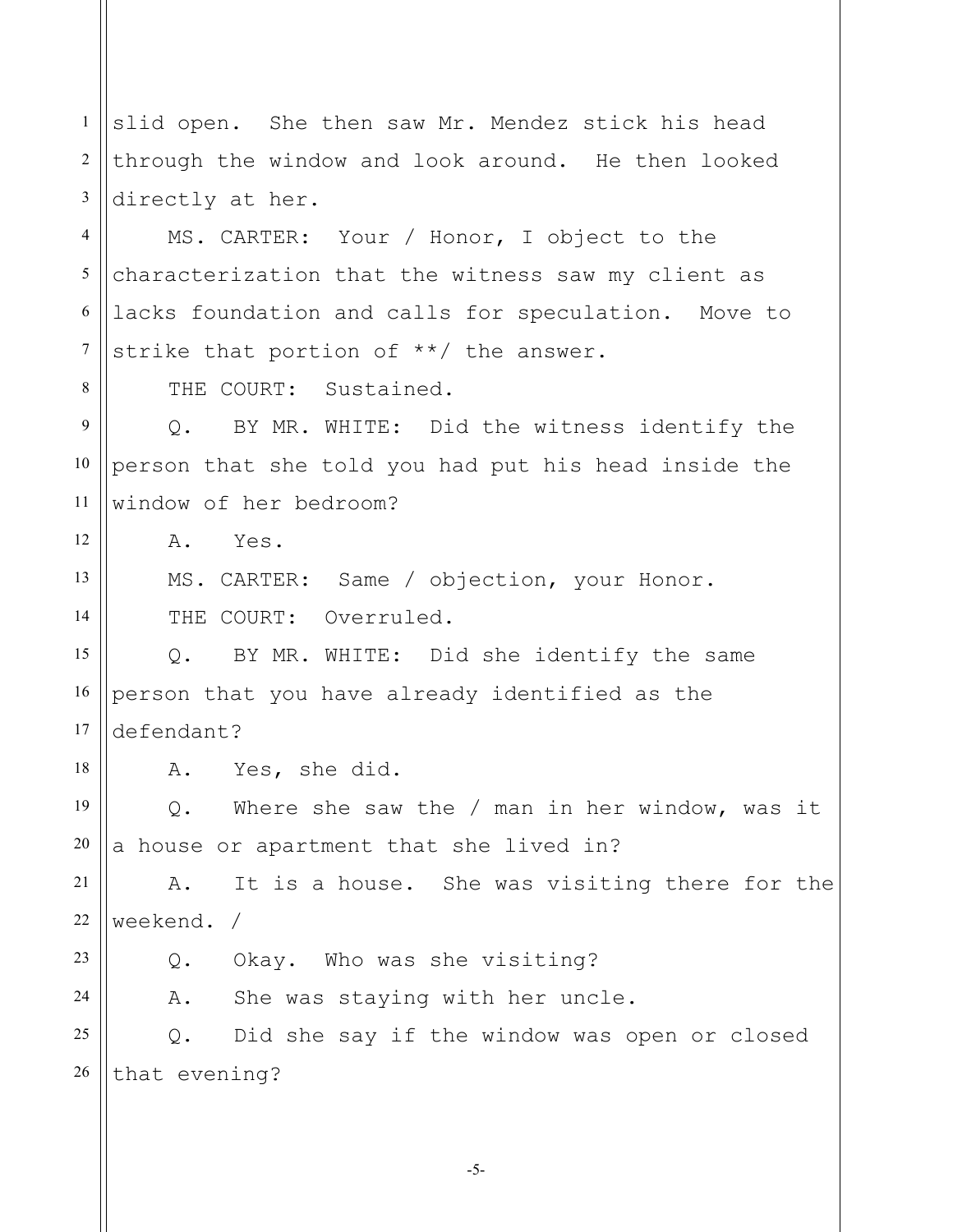1 2 3 4 5 6 7 8 9 10 11 12 13 14 15 16 17 18 19 20 21 22 23 24 25 26 A. She told  $*/$  me that it was closed and secured. Q. All right. You testified that the window was slid open. Is it the type of window that slides / from side to side? A. Yes, it does. Q. Did she report anything in regard to how the window could be opened if it was secured? A. Yes, / she said -- MS. CARTER: Objection. Lacks foundation. Calls for speculation. THE COURT: Overruled. THE WITNESS: She explained that all a person needed to do was push the window open. Q. BY MR. WHITE: Now, she / said while she was in the bedroom the individual you have identified as the defendant stuck his head all the way in? A. Yes, he did.  $**/$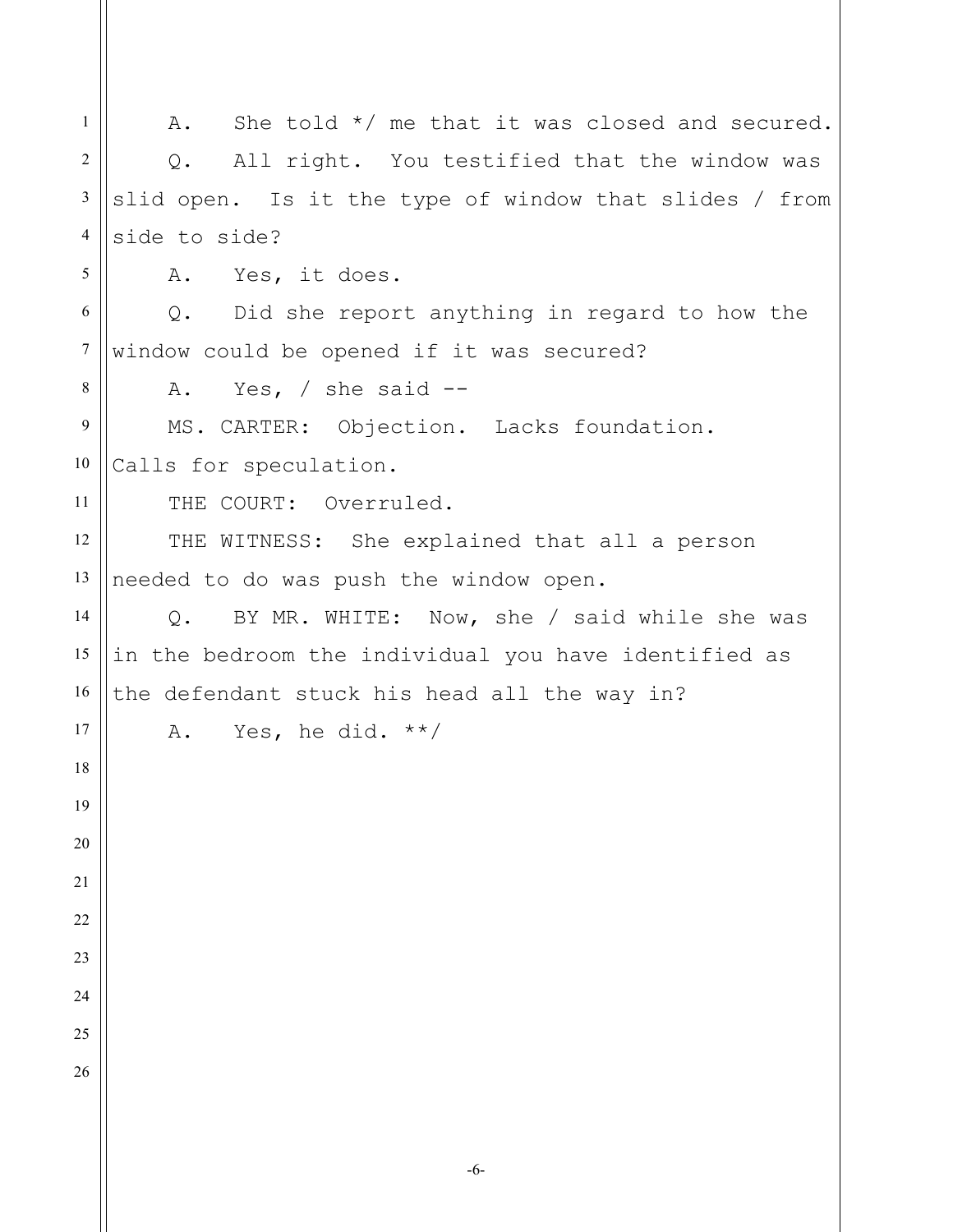1 START TYPING

4

5

6

2 3 Q. BY MR. WHITE: And she made eye contact with him in the bedroom?

A. Correct.

MS. CARTER: Objection. Leading.

THE COURT: Sustained.

7 8 Q. BY MR. WHITE: After they made eye contact, what did she do at that / point?

9 10 A. She screamed. The defendant asked what was happening and then immediately fled from the residence.

11 12 Q. Okay. Now, after she screamed or yelled, what did / she immediately do thereafter?

13 14 15 16 A. At that point she got up from the bed, went to her uncle's bedroom and told him what had just happened. / They both walked outside and saw the defendant running down the sidewalk.

17 18 19 Q. Did she say whether or not she knew the defendant prior to him \*/ sticking his head inside of her window?

A. That was the first time she had seen him.

21 22 Q. Did she say whether or not she gave him / any permission to enter the residence?

A. She never had given him permission.

24 25 Q. All right. She got her uncle, and then what did they do after / that time?

26

20

23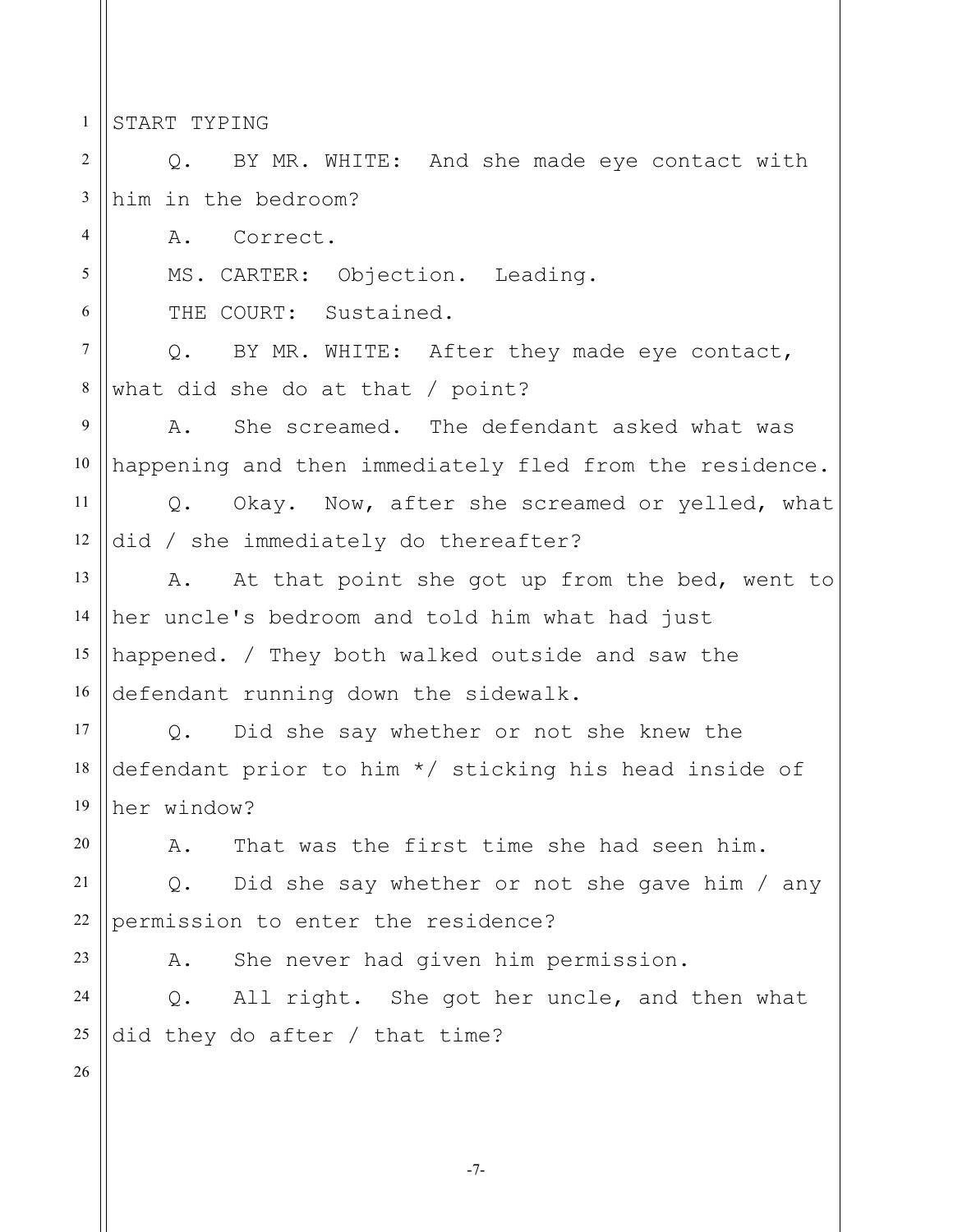1 2 3 4 5 6 7 8 9 10 11 12 13 14 15 16 17 18 19 20 21 22 23 24 25 26 A. After she woke up her uncle, they ran outside and got into her vehicle. They began to drive around looking for the defendant. / They lost him somewhere between the residence and Maple. They made a turn on Maple. They then found him again walking on Jackson. Q. Okay. Was \*\*/ that the point in time when they saw you, or did they see you later? A. That was much later. Q. Okay. Did you also interview the / uncle? A. Yes, I did. Q. What is his first name? A. It is Daniel. Q. Did he identify to you anybody whom he had been chasing? A. Yes. Q. Okay. / Who did he identify? A. Mr. Mendez, the defendant. Q. Did he tell you if at any time during the chase he had any contact with the / defendant? A. Yes. Q. And what, if anything, did he say occurred during that initial contact? A. The uncle approached Mendez and asked him why he broke into \*/ the residence. Mendez told him that he was drunk and lost. Q. What happened then?

-8-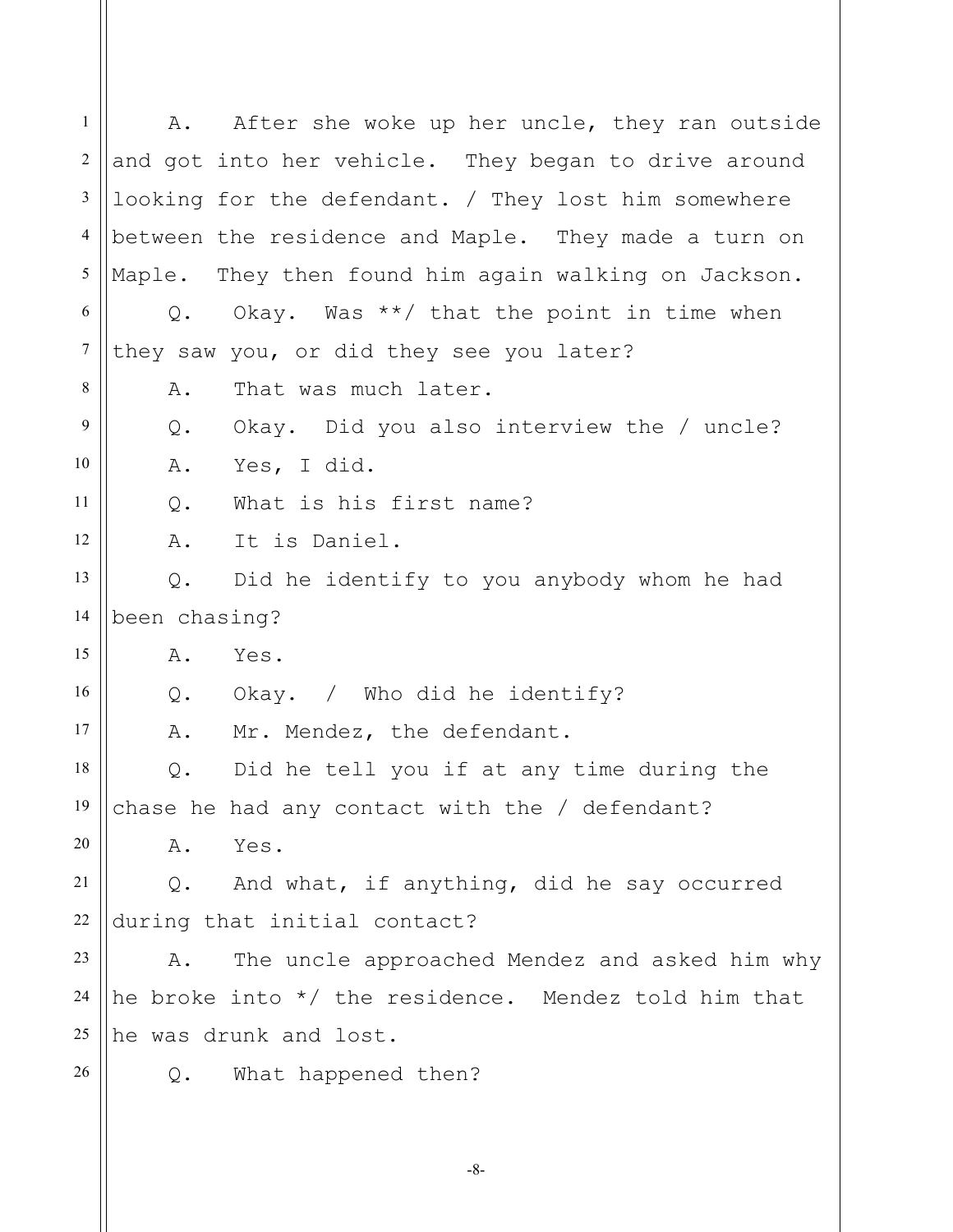1 2 3 4 5 6 7 8 9 10 11 12 13 14 15 16 17 18 19 20 21 22 23 24 25 26 A. The victim's uncle told him that he was going to call / the police. The defendant ran away and he was yelling that they were not going to catch him. MS. CARTER: Your Honor, I object to that testimony / as calls for double hearsay. I move to strike anything that the witness is saying that my client said. THE COURT: Overruled. Q. BY MR. WHITE: After the defendant said nobody / would catch him, what did Daniel do at that point? A. That's when they got into their vehicle and that's when they observed our police unit. \*\*/ Q. That's when your contact began? A. Yes. Q. Did Daniel say whether or not he knew the defendant prior to this night? A. He had never seen him / before. Q. Did he say whether or not he gave the defendant permission to enter his residence? A. He told me he never had given him permission./ MR. WHITE: No further questions at this time, your Honor. THE COURT: Cross-examine. MS. CARTER: Thank you, your Honor.

-9-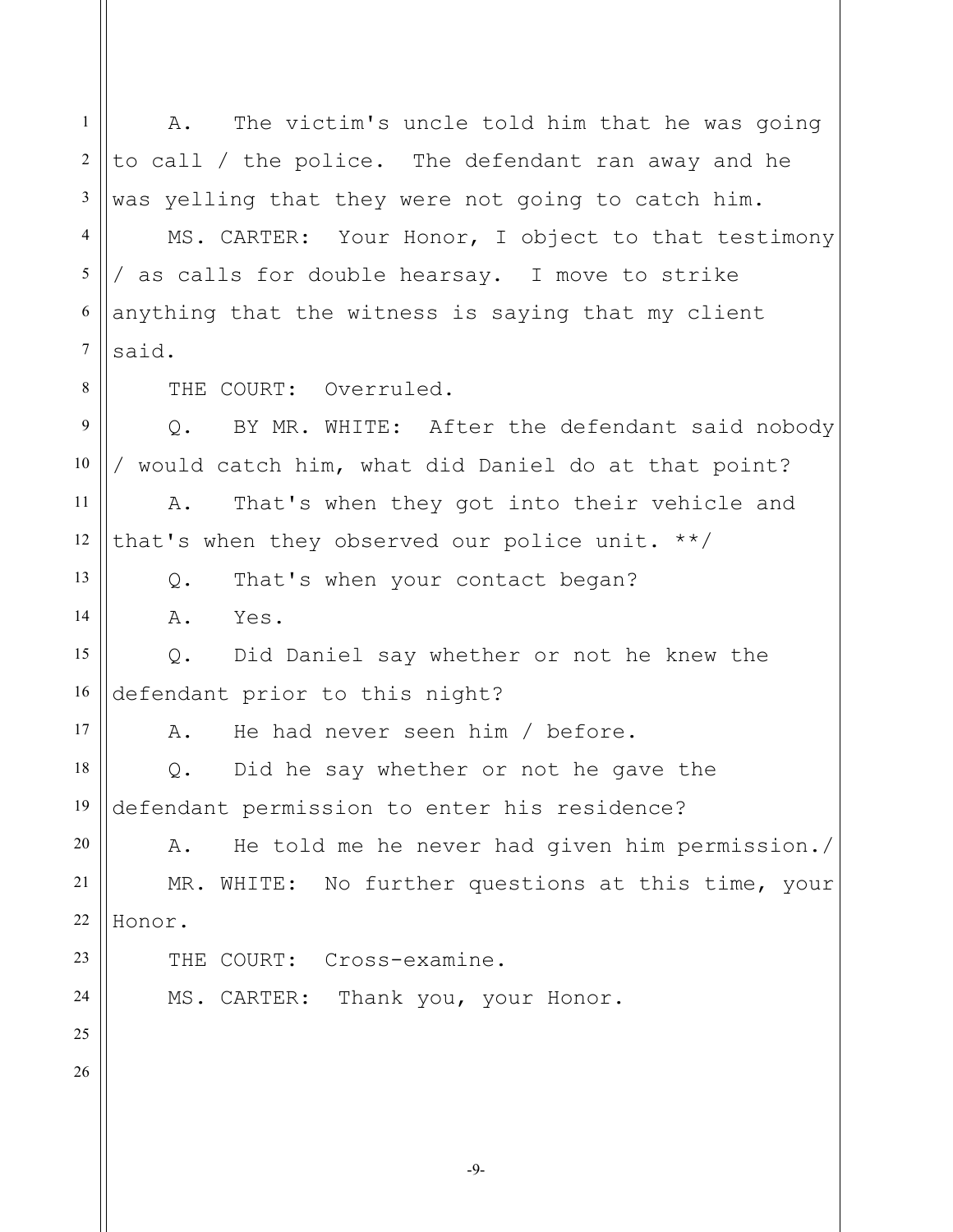| $\mathbf{1}$   | CROSS-EXAMINATION                                       |
|----------------|---------------------------------------------------------|
| 2              | BY MS. CARTER: Now, what time of night did<br>$Q$ .     |
| 3              | the woman in the bedroom first / hear anything with her |
| 4              | window?                                                 |
| 5              | The call came out at 2:40 a.m. She said it<br>Α.        |
| 6              | was several minutes before that.                        |
| $\overline{7}$ | Q. Okay. So in */ the middle of the night, early        |
| $\,8\,$        | morning?                                                |
| 9              | A. Correct.                                             |
| 10             | Q. All right. Now, she reported she was in her          |
| 11             | bed watching TV; is that right?                         |
| 12             | A. Yes. /                                               |
| 13             | Do you recall the layout of the bedroom she<br>Q.       |
| 14             | was sleeping in?                                        |
| 15             | A. Yes, somewhat.                                       |
| 16             | We have a diagram here. Does that look<br>$Q$ .         |
| 17             | familiar to you? /                                      |
| 18             | A. Yes, that's her bedroom.                             |
| 19             | THE COURT: Counsel, what exhibit are you showing        |
| 20             | the witness?                                            |
| 21             | MS. CARTER: I am showing the exhibit previously         |
| 22             | marked as 13.                                           |
| 23             | THE COURT: Okay.                                        |
| 24             | THE WITNESS: This is the / bedroom, but I believe       |
| 25             | the doorway should be on this side.                     |
| 26             |                                                         |
|                |                                                         |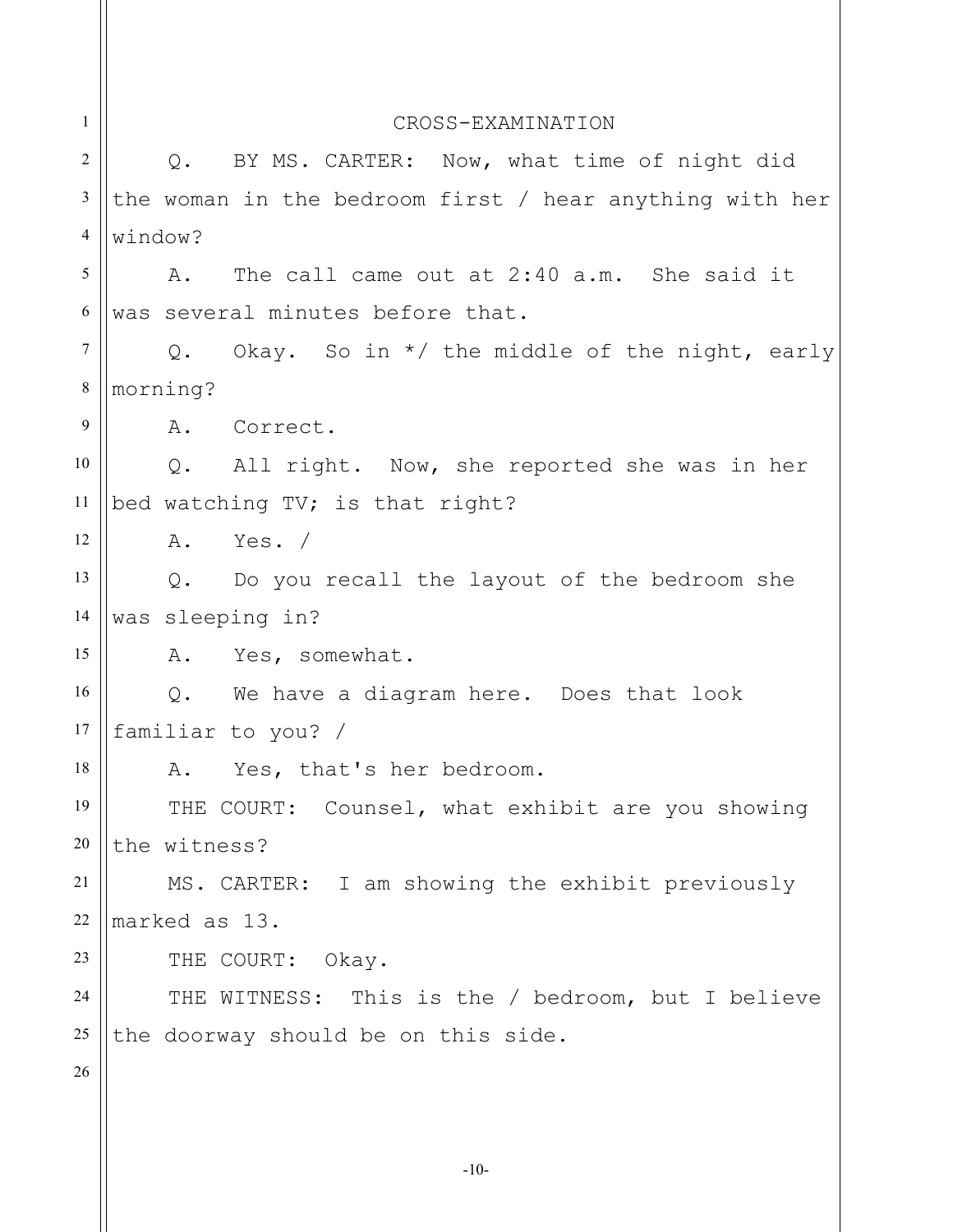1 2 3 4 5 6 7 8 9 10 11 12 13 14 15 16 17 18 19 20 21 22 23 24 25 26 Q. BY MS. CARTER: When you say the doorway, that's the door to the hallway or the interior \*\*/ of the apartment? A. That's correct. I believe this was a hallway. Q. And you see the furniture drawn on the diagram, correct? A. Yes. The bed would / be in this portion of the bedroom. The TV was on a table or something against this wall here. Q. Now, this woman told you / that she was just staying the night there; is that correct? A. Yes, ma'am. She was visiting. Q. Was she from another state? Where was she visiting / from? A. I believe she possibly resides in another city in Riverside County. Q. So she was only there for the evening? A. The night or the weekend. \*/ I don't recall. Q. Did she tell you how often she visited her uncle? A. I don't recall asking. Q. Did she tell you how many times she / had stayed in that bedroom previously? A. I didn't ask her that question. Q. Did she discuss what she did immediately before she went to bed?

-11-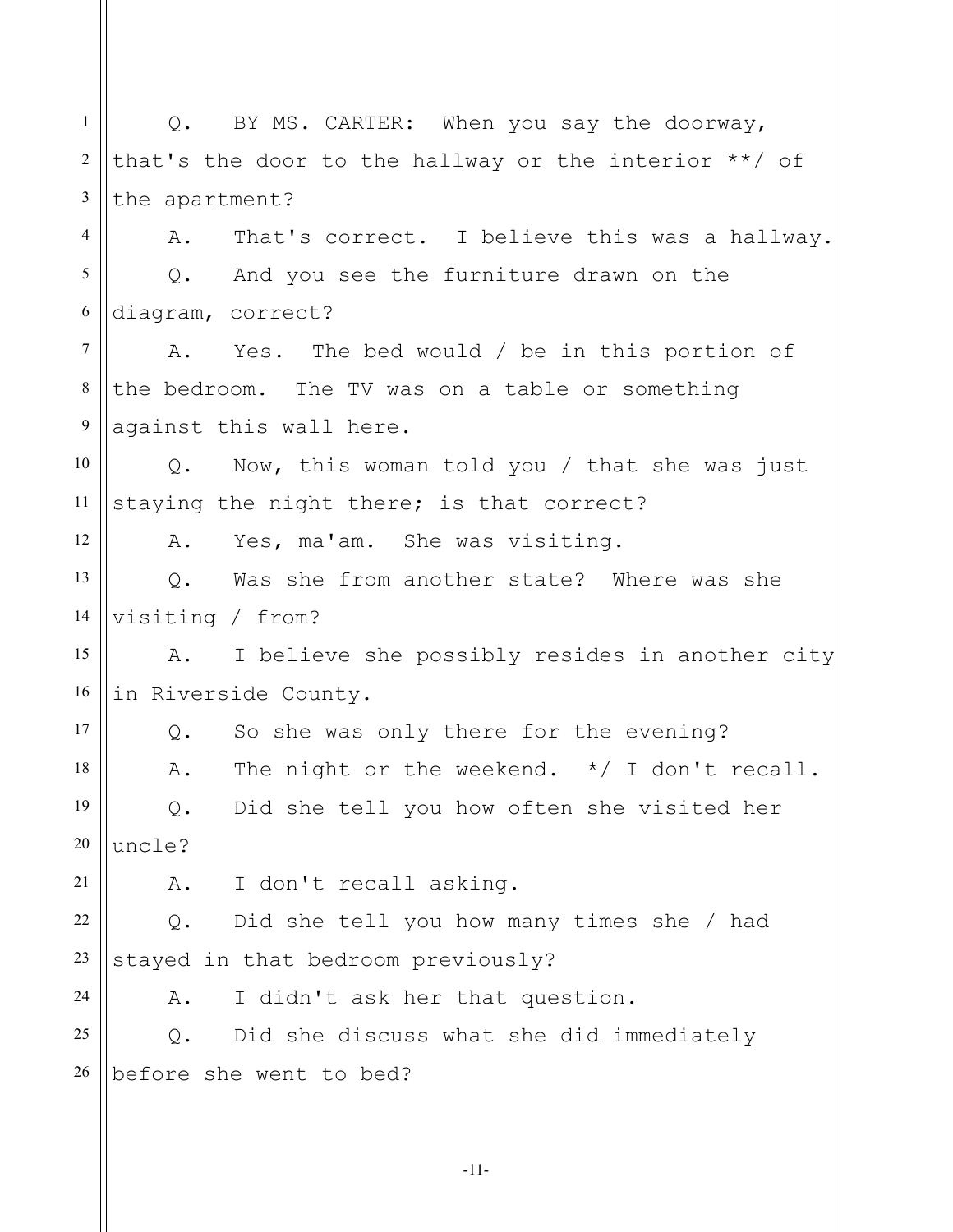1 2 3 4 5 6 7 8 9 10 11 12 13 14 15 16 17 18 19 20 21 22 23 24 25 26 A. No. / Q. And did she tell you whether or not she remembered opening or closing the window that night? A. The only thing she told me was that / the window was closed. I didn't ask her if she had opened it earlier in the day. Q. How did she know the window was closed? \*\*/ A. Because she explained that she heard it being slid open. Before she went to bed, she observed that it was closed. Q. Okay. She actually inspected / the window before she retired to bed? A. That's correct. Q. All right. And that's what she told you? A. Correct. Q. Now, did she tell you what she / was watching on television that evening? MR. WHITE: Objection. Relevance. THE COURT: Overruled. THE WITNESS: No. Q. BY MS. CARTER: Okay. Now, the TV was on when this person allegedly stuck their head through / the window? A. She told me she was watching television. Q. All right. Were there any lights on in the bedroom?

-12-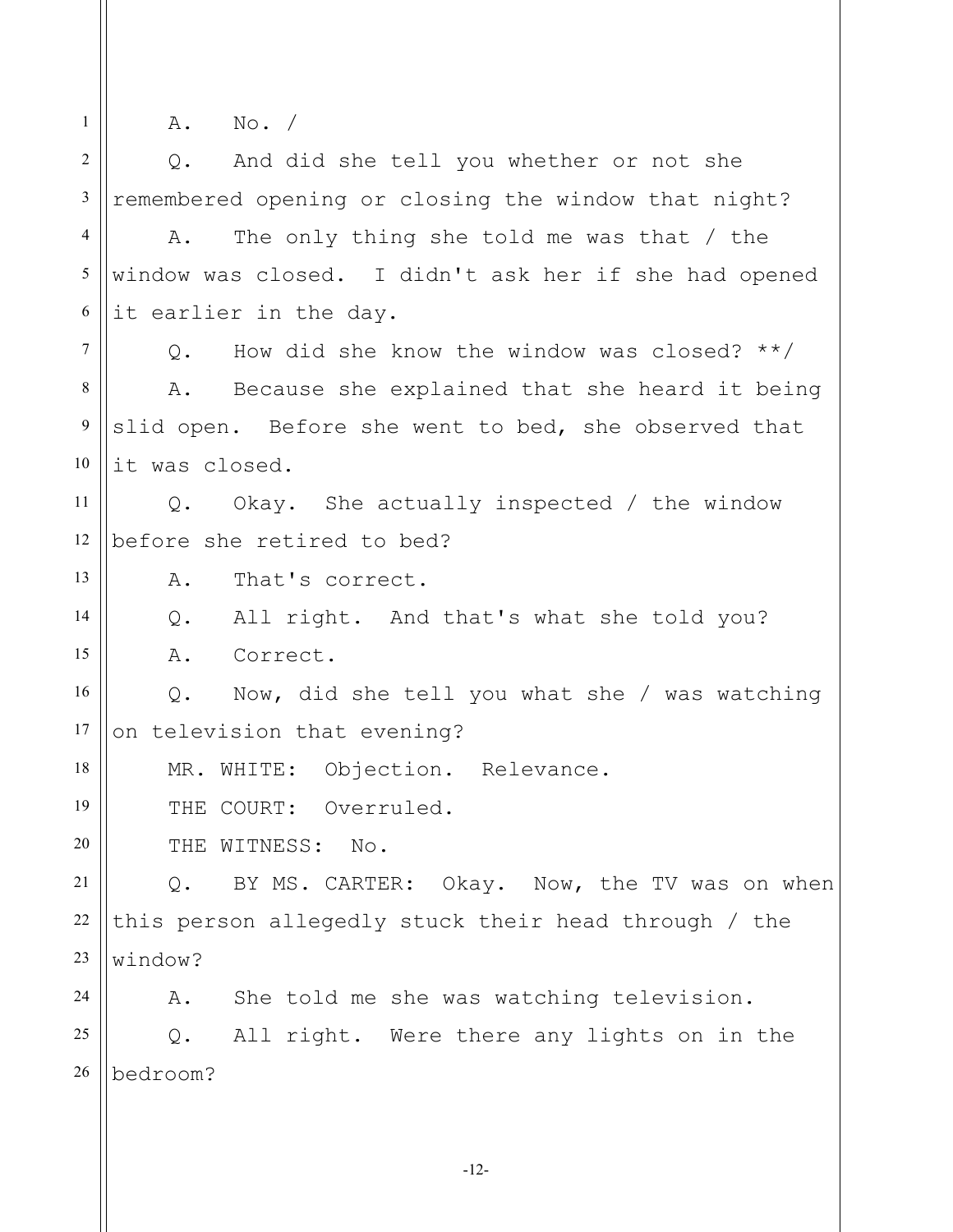| 1              | I did not ask her.<br>Α.                               |
|----------------|--------------------------------------------------------|
| 2              | What $*/$ size television was she watching?<br>Q.      |
| 3              | I don't recall.<br>Α.                                  |
| $\overline{4}$ | Did you observe the television set?<br>Q.              |
| 5              | Yes.<br>Α.                                             |
| 6              | Can you give an estimate of the size that you<br>Q.    |
| $\tau$         | believe it was?                                        |
| 8              | MR. WHITE: Objection. Relevance, your Honor.           |
| 9              | THE COURT: Overruled.                                  |
| 10             | THE WITNESS: I don't remember.                         |
| 11             | Q. BY MS. CARTER: All right. Now, she reported         |
| 12             | that she heard the window slide open; is that /        |
| 13             | correct?                                               |
| 14             | Yes.<br>Α.                                             |
| 15             | What did she do when she heard the window<br>$Q$ .     |
| 16             | slide open?                                            |
| 17             | She turned to the direction of the window.<br>Α.       |
| 18             | Q. Okay. Now, you said / she turned to the             |
| 19             | direction of the window. How was she positioned in the |
| 20             | bed?                                                   |
| 21             | She was lying down. Her head was near the<br>A.        |
| 22             | west **/ wall, her feet pointing towards the east.     |
| 23             | All right. Was she facing east before the<br>Q.        |
| 24             | window was slid open?                                  |
| 25             | Towards the TV.<br>Α.                                  |
| 26             |                                                        |
|                |                                                        |
|                |                                                        |

-13-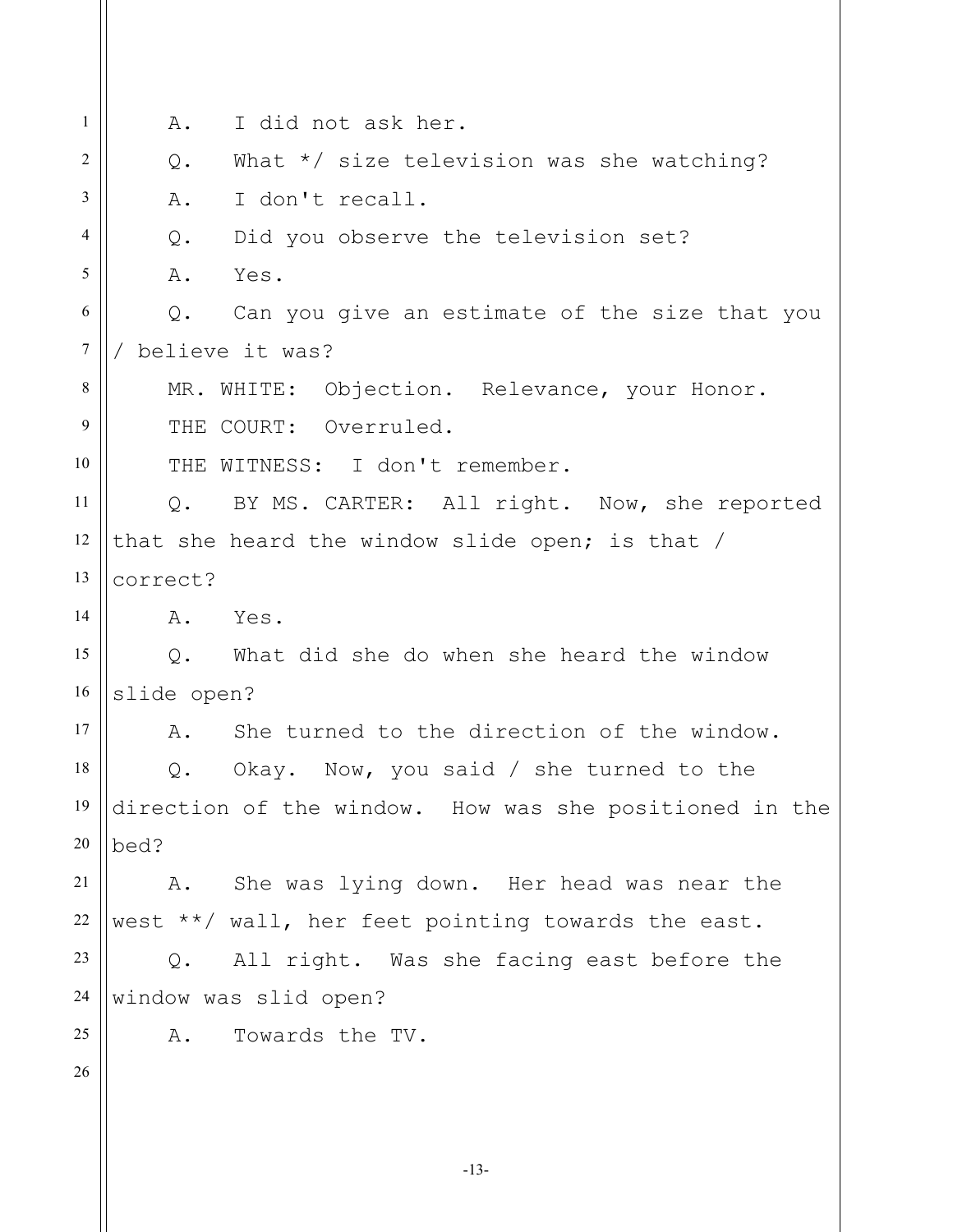1 2 3 4 5 6 7 8 9 10 11 12 13 14 15 16 17 18 19 20 21 22 23 24 25 26 Q. Okay. Let / me ask you this: Is it possible that she could have been laying on her side and not really facing east? MR. WHITE: Objection. Calls for speculation./ THE COURT: Overruled. THE WITNESS: She told me she was lying on her back. Q. BY MS. CARTER: Okay. I guess your testimony here today is that she had to turn her head / in order to see the person whose head was in the window; is that correct? MR. WHITE: Objection. Misstates the testimony. THE COURT: Sustained. Q. BY MS. CARTER: I am asking you. If \*/ I have misspoken, please clarify. A. Can you repeat it again? Q. Your testimony is that she had to turn her head to see the person coming / through the window. Is that your testimony? A. She heard the window slide open. That's when her attention was drawn to that direction. She saw the / defendant stick his head inside the bedroom. Q. She had to turn her head to see that; is that correct? MR. WHITE: Objection. Calls for speculation. THE COURT: Sustained. Next / question, please.

-14-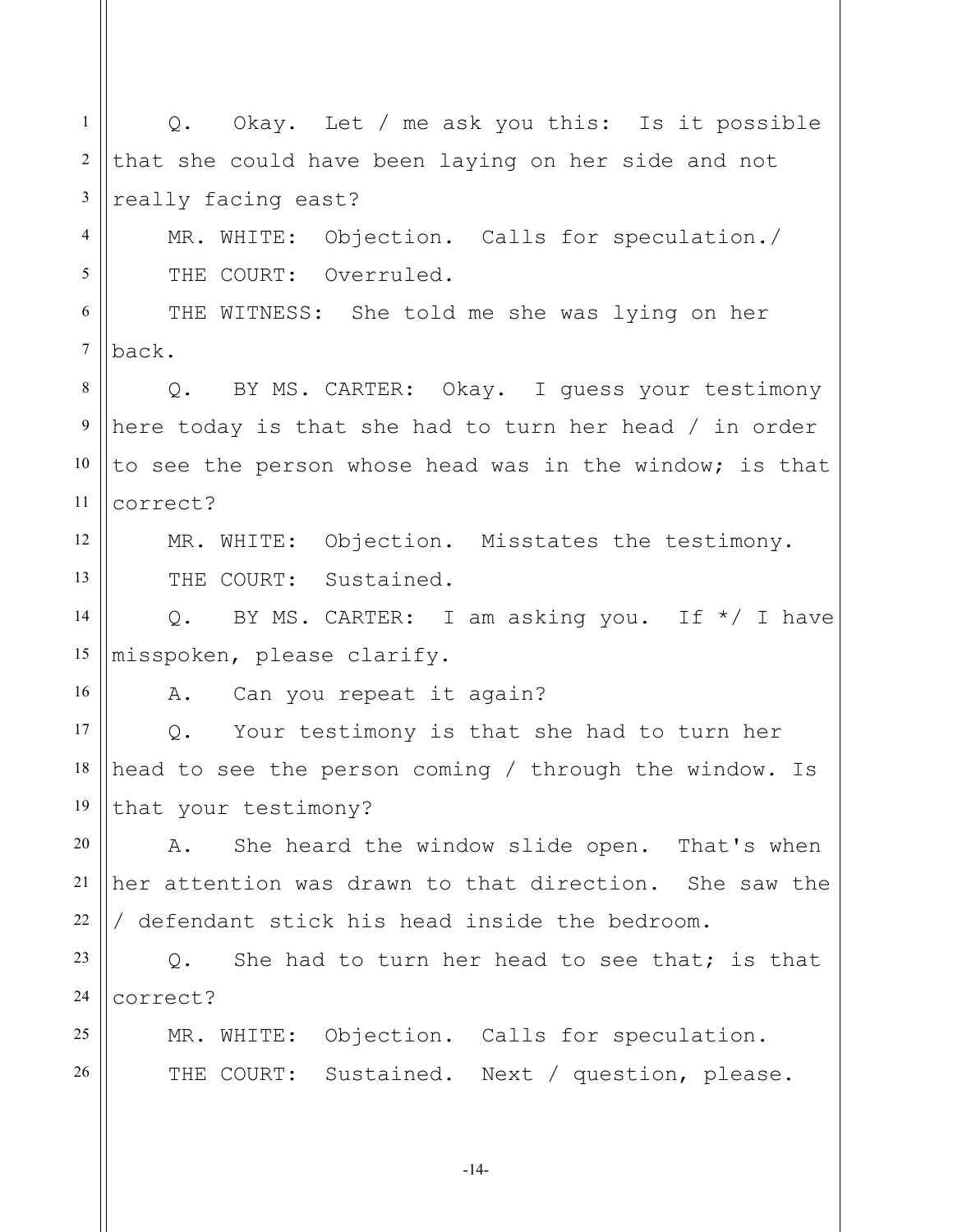1 2 3 4 5 6 7 8 9 10 11 12 13 14 15 16 17 18 19 20 21 22 23 24 25 26 Q. BY MS. CARTER: Did she tell you how long she had been in bed? A. No. Q. Does she wear any type of corrective lenses? A. I don't know. \*\*/ Q. Okay. Did you ask her that? A. No. Q. How old is this woman? A. I would have to look at my report. THE COURT: You may look at your / report to refresh your recollection. THE WITNESS: 37 years old. Q. BY MS. CARTER: Do you see the furniture depicted on the diagram? A. There were other items, but I don't recall. / Q. Was there any furniture in front of the window? A. I don't recall seeing anything. Q. Were there curtains on the window or anything like a window / covering? A. I believe there were curtains, but I am not sure. Q. All right. And did she tell you whether those curtains were open or not \*/ when she went to bed? A. No. Q. She didn't tell you?

-15-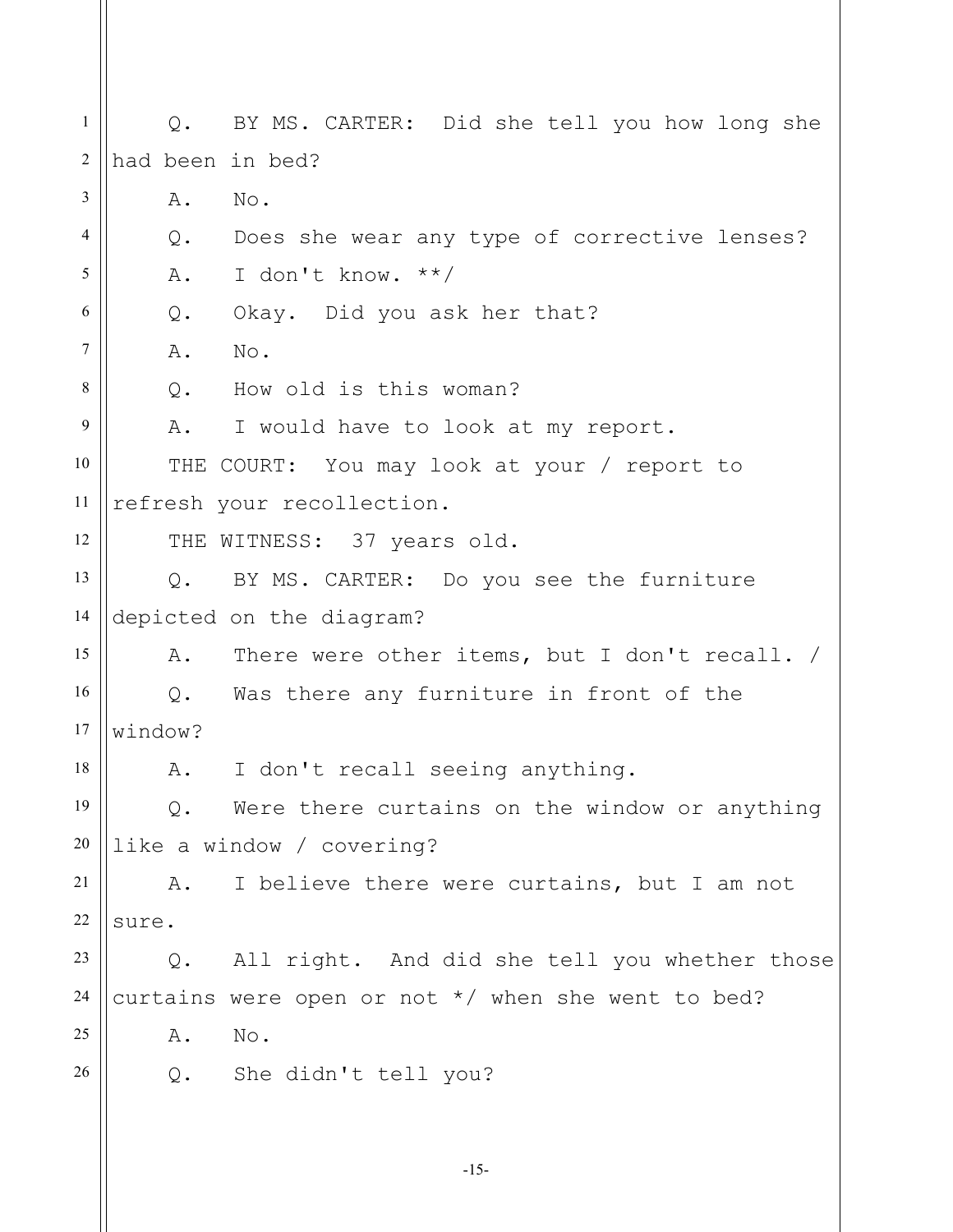1

4

5

6

12

13

14

A. No, she did not.

2 3 Q. Did she give a description of that individual that was at / the window?

A. Yes.

Q. All right. What description did she give?

A. Well, she told me it was Mr. Mendez.

7 8 Q. Did she give a description of the / individual that poked his head through the window?

9 10 11 A. All she said was that it was a male Hispanic. Q. She didn't give any information in terms / of hairstyle, facial features, or anything like that?

A. No.

Q. Okay. And you never asked her that?

A. No. She already identified your client.

15 16 Q. Now, when she \*\*/ identified my client was he in custody at that point?

17 18 19 A. Well, we were chasing him and they were directly behind us. They were present when / we took him into custody.

Q. Now, was that individual running or walking? MR. WHITE: Objection. Vague as to time.

THE COURT: Sustained.

23 24 25 Q. BY MS. CARTER: Well, this woman and her uncle walked / outside of their house; is that correct? A. Yes.

26

20

21

22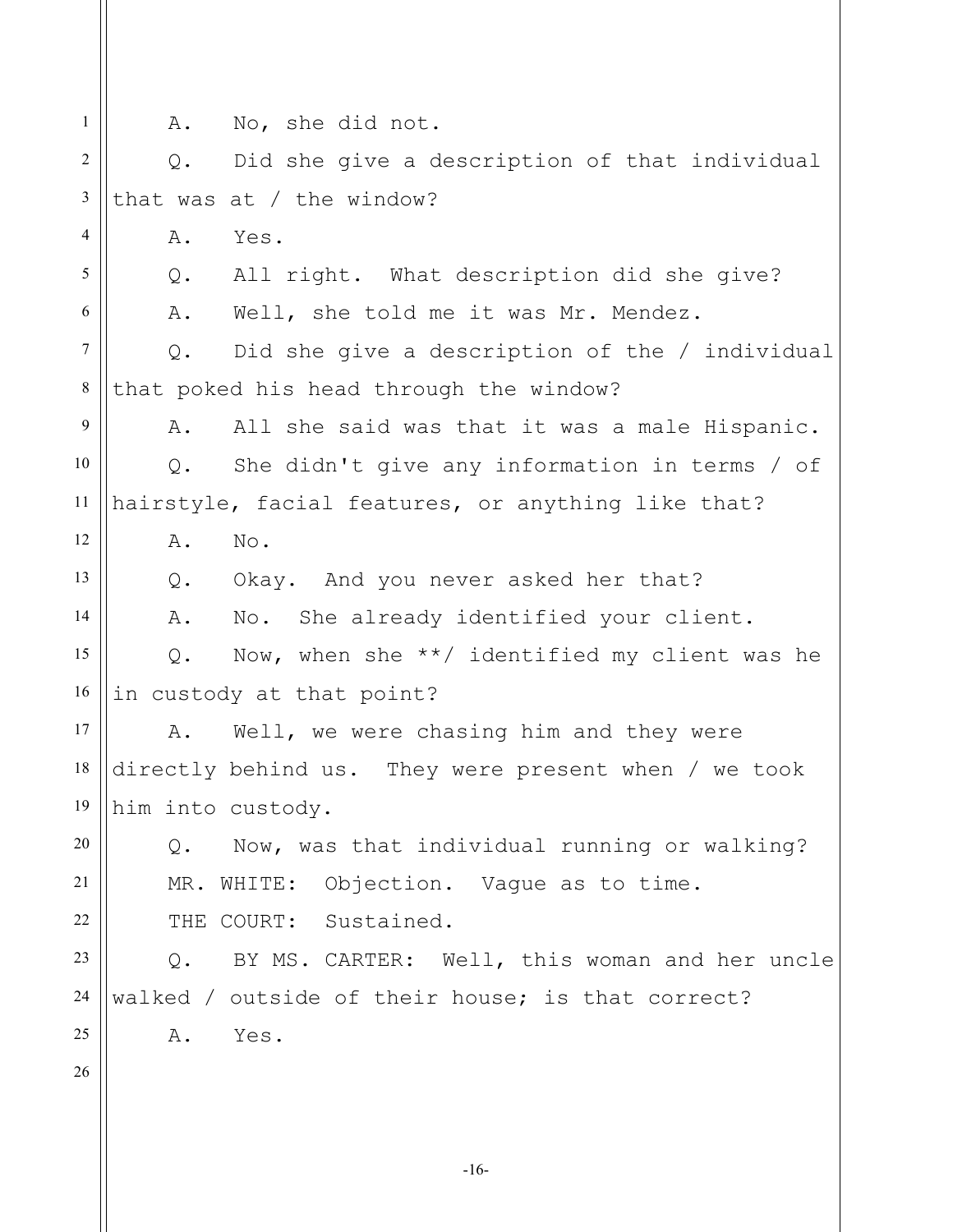| 1                | Q. Okay. And once they got outside, they said                |
|------------------|--------------------------------------------------------------|
| $\sqrt{2}$       | they saw a person; isn't that right?                         |
| 3                | Correct.<br>Α.                                               |
| $\overline{4}$   | What / was that person doing at that moment<br>$Q_{\bullet}$ |
| 5                | when they walked outside?                                    |
| 6                | A. I don't recall who said it, but one of them               |
| $\tau$           | told me he was */ walking swiftly.                           |
| 8                | Q. Okay. I believe your testimony was that the               |
| $\boldsymbol{9}$ | uncle told you my client was very drunk that night; is       |
| 10               | that correct?                                                |
| 11               | A. He appeared / to be drunk, yes.                           |
| 12               | Q. And he also told you that my client was drunk             |
| 13               | and looked lost; is that correct?                            |
| 14               | MR. WHITE: Objection. Misstates the testimony.               |
| 15               | THE COURT: Sustained. /                                      |
| 16               | Q. BY MS. CARTER: Now, were you in a marked                  |
| 17               | patrol unit while you were chasing my client?                |
| 18               | Α.<br>Yes.                                                   |
| 19               | You were in uniform?<br>$Q$ .                                |
| 20               | ${\tt A}$ .<br>Definitely.                                   |
| 21               | All right. I presume you / ordered him to<br>Q.              |
| 22               | stop?                                                        |
| 23               | Yes.<br>Α.                                                   |
| 24               | And did he?<br>$\mathsf{Q}$ .                                |
| 25               | Α.<br>He stopped, yes.                                       |
| 26               | $Q$ .<br>Did you have to draw your weapon at all?            |
|                  |                                                              |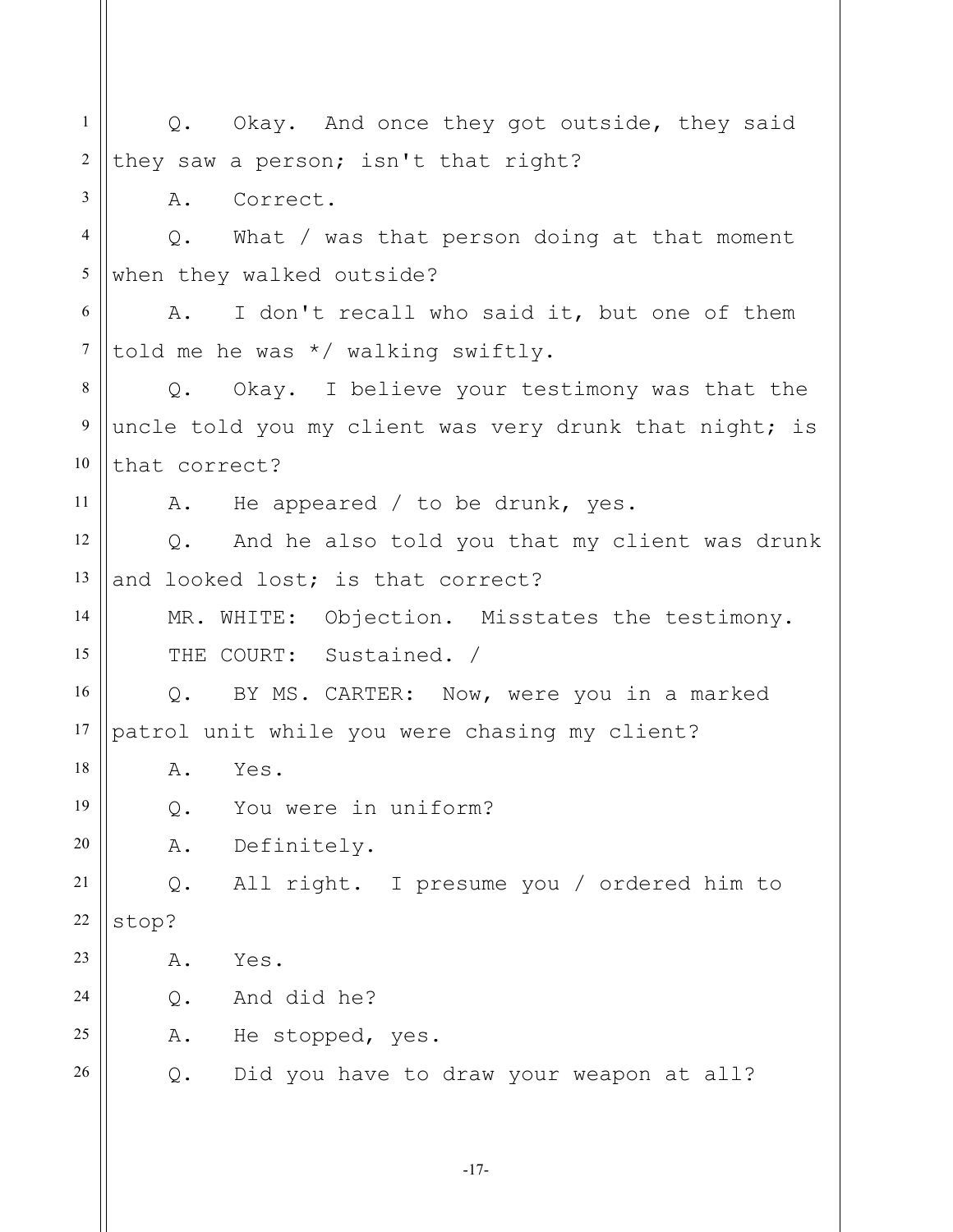| $\mathbf{1}$     | MR. WHITE: Objection. Relevance.                  |
|------------------|---------------------------------------------------|
| $\overline{2}$   | THE COURT: Overruled.                             |
| $\overline{3}$   | THE WITNESS: I don't **/ remember if I drew my    |
| $\overline{4}$   | firearm or my Taser.                              |
| 5                | Q. BY MS. CARTER: Okay. Well, you drew a weapon   |
| 6                | of some sort?                                     |
| $\overline{7}$   | A. Yes.                                           |
| 8                | Q. All right. You didn't have to / shoot the      |
| $\boldsymbol{9}$ | Taser; is that right?                             |
| 10               | A. No.                                            |
| 11               | Q. Okay. Now, I presume you ordered him to the    |
| 12               | pavement?                                         |
| 13               | MR. WHITE: Objection. Relevance.                  |
| 14               | THE COURT: Overruled.                             |
| 15               | THE WITNESS: Yes.                                 |
| 16               | Q. BY MS. CARTER: Okay. Did he immediately /      |
| 17               | comply?                                           |
| 18               | A. No                                             |
| 19               | All right. And when he did not comply, what<br>Q. |
| 20               | did you have to do?                               |
| 21               | MR. WHITE: Objection. Relevance.                  |
| 22               | THE COURT: Overruled.                             |
| 23               | BY MS. CARTER: Go ahead. You can answer.<br>$Q$ . |
| 24               | A. After / we ordered him in both Spanish and     |
| 25               | English, we had to push him down to the pavement. |
| 26               |                                                   |
|                  |                                                   |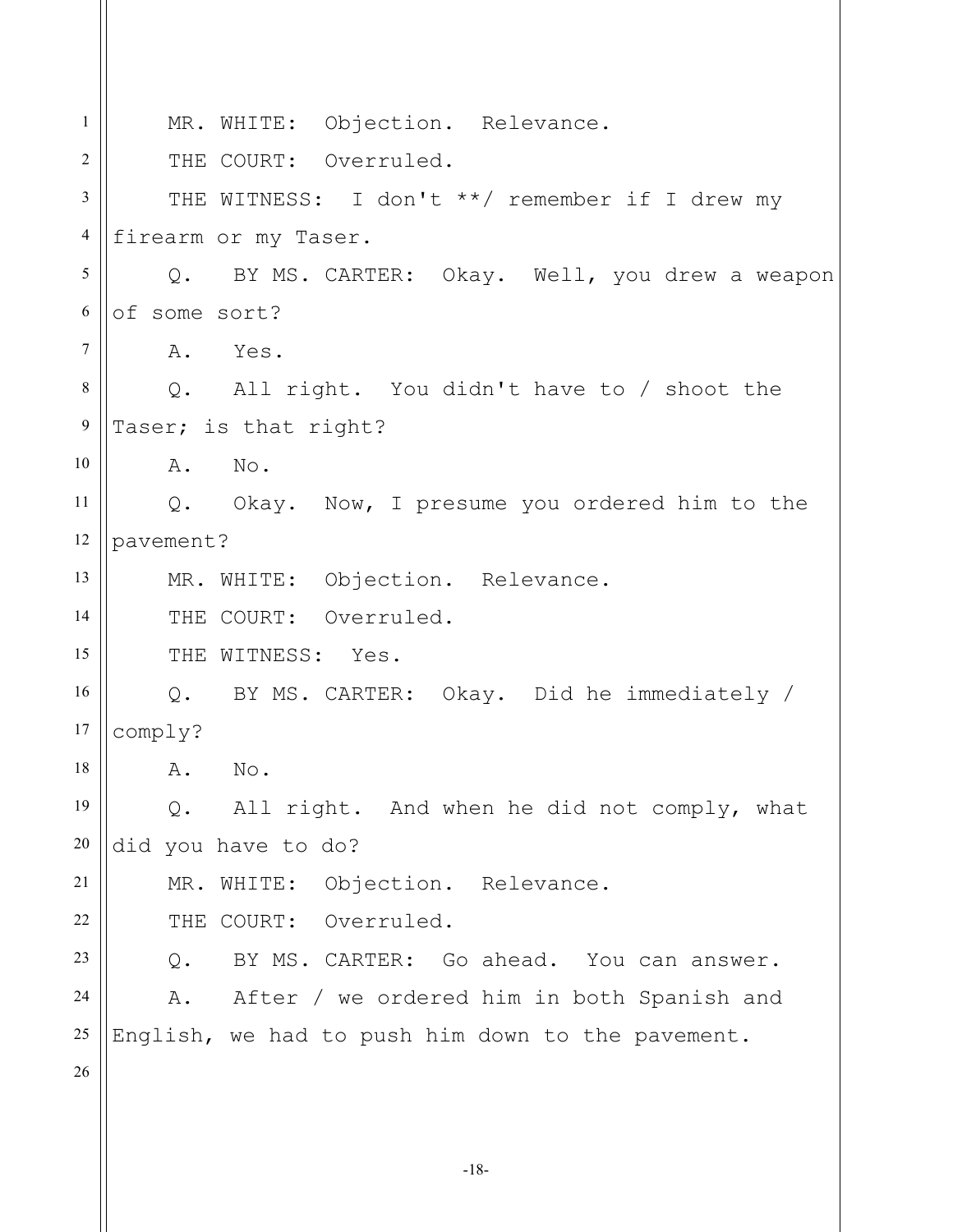1 2 3 4 5 6 7 8 9 10 11 12 13 14 15 16 17 18 19 20 21 22 23 24 25 26 Q. Okay. When you say push him down, did \*/ you tackle him? A. Definitely not. Q. Did you handcuff him? A. Yes. Q. Once he was handcuffed, did you notice anything about his condition? A. Other than sweaty and / breathing hard at that time, no. Q. Did you eventually notice the odor of alcohol? A. Yes. Q. How quickly did you notice it with him? A. It was / several minutes later that I noticed the odor, because we drove back to the residence. MS. CARTER: Your Honor, I would like to make a motion out / of the presence of the jury. THE COURT: Is that something we can do at the break? MS. CARTER: Yes. I just wanted the record to reflect that now. \*\*/ THE COURT: That's fine. Redirect. REDIRECT EXAMINATION Q. BY MR. WHITE: Officer, let me ask you some questions about that. Did you notice the smell of alcohol, or was it your partner who / noticed it first?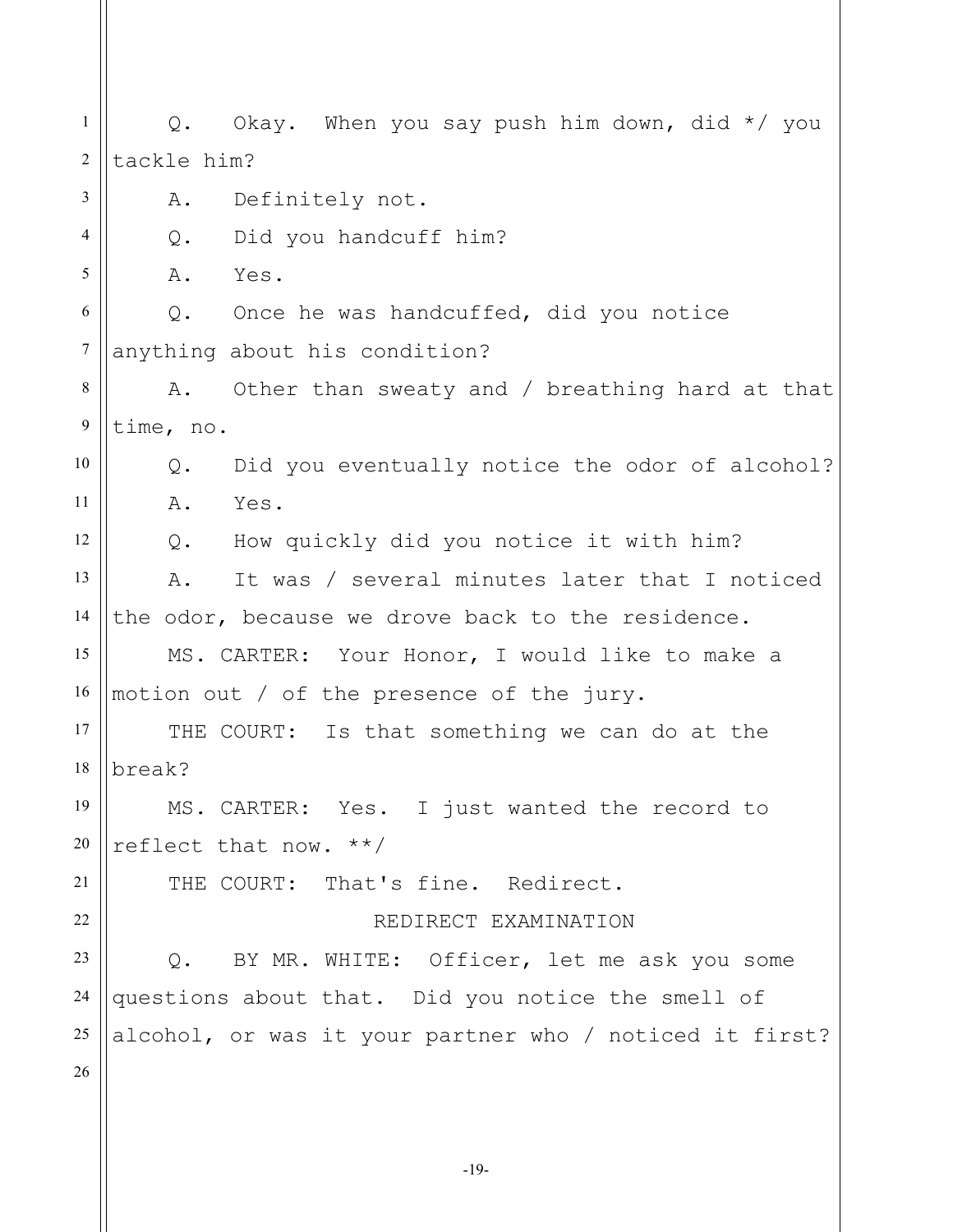1 2 3 4 5 6 7 8 9 10 11 12 13 14 15 16 17 18 19 20 21 22 23 24 25 26 A. I don't know if my partner noticed it prior to that. Q. So the two of you never talked about his level of / intoxication? A. Not at that moment. Q. How would you describe the defendant's demeanor once you noticed either the smell of alcohol or the objective signs of / him drinking? A. Watery eyes. Slurred speech. Q. And the odor of alcohol? A. Yes, that's correct. Q. At any point after you got him in the back of the car,  $*/$  but before you get him to the station, was he ever standing outside or anything? A. I don't believe so. Q. He was only seated in the / back of the vehicle? A. Yes. Q. What was his demeanor while he was seated in the back of the police vehicle, if you recall? A. I believe / he was quiet. Q. Once you got back to the residence, did you then do anything with the victim and her uncle? A. I had them show / me the bedroom. Q. Did they identify the defendant while he was in the back of your patrol car?

-20-